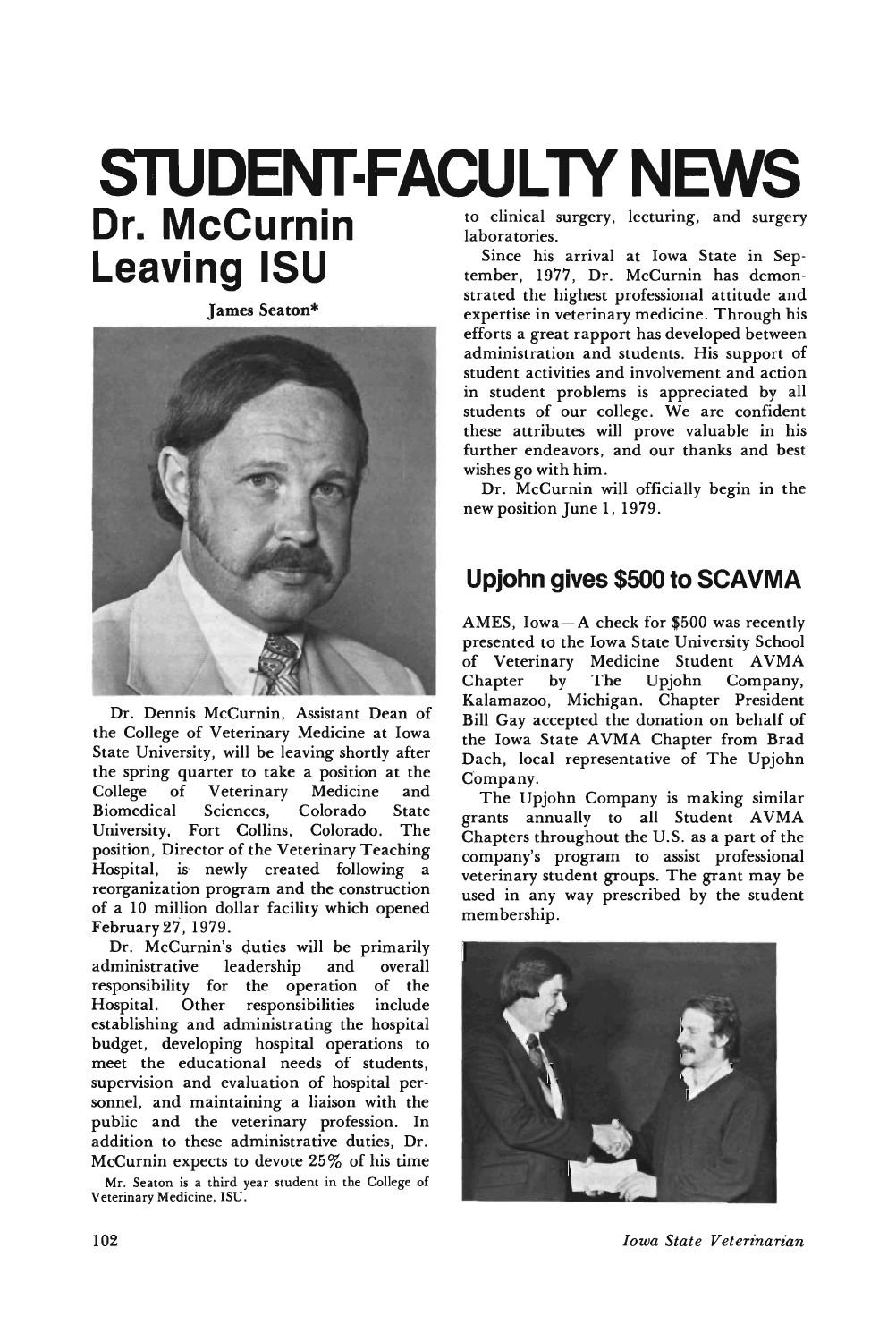

#### **Annual Pharmaceutical Tour** James Seaton

The annual pharmaceutical tour for the junior class took place from February 27 to March 1. The only remaining company acting as host was the Upjohn Company of Kalamazoo, Michigan. The group consisted of 65 students and spouses of the Class of 1980.

Two chartered buses left the Veterinary Complex at 6:15 a.m. Thursday morning with a very enthusiastic and almost brighteyed group headed for Kalamazoo. We arrived at the Kalamazoo Hilton Inn at 4:30 p.m. Once settled into our rooms, nearly everyone headed for the hotel's swimming pool, sauna, and jacuzi to relieve tired bodies and aching heads acquired during the trip.

Dinner was provided by our hosts at 7:00 p.m., after which free movies and the hotel's lounge, the Giraffe Disco, were enjoyed. A few hardy souls even ventured to the Zorba Club, adjacent to the hotel, to get acquainted with the natives. The night concluded with several room parties and a great deal of socializing.

Breakfast call at 7:30 a.m. Wednesday brought everyone back to life. Once finished with breakfast we boarded buses for tours of Upjohn's production facilities and research farms. A very informative and stimulating

Mr. Seaton is a third year student in the College of Veterinary Medicine, ISU.

question and answer period with a panel of Upjohn officials concluded the tour at the research farm. The production facilities were very impressive.Everyone left with the realization of the tremendous expense, quality control, and research required to produce a marketable product. Before leaving for the hotel we received a variety of Upjohn products and a group picture was taken.

A cocktail hour preceeded the banquet Wedensday evening, which was hosted by Hugh Smith, Director of Guest Relations for Upjohn and several other company officials. After enjoying an excellent meal, we again took in free movies or the Giraffe Disco. Room parties again prevailed in the later hours of the evening.

Brunch was served the next morning at 9:00 a.m. after which we boarded buses for home a little less bright-eyed and enthusiastic. We arrived in Ames at 6:30 p.m.

Many thanks go to the Upjohn Company and its two local representatives, Brad Dach and Joe Felker who acted as our tour hosts during the trip.

The four courageous faculty members acting as sponsors were Dr. Loren Appell, Dr. Don DeYoung, Dr. Walter Hsu, and Dr. Jim Thompson. A special thanks goes out to them from the junior class.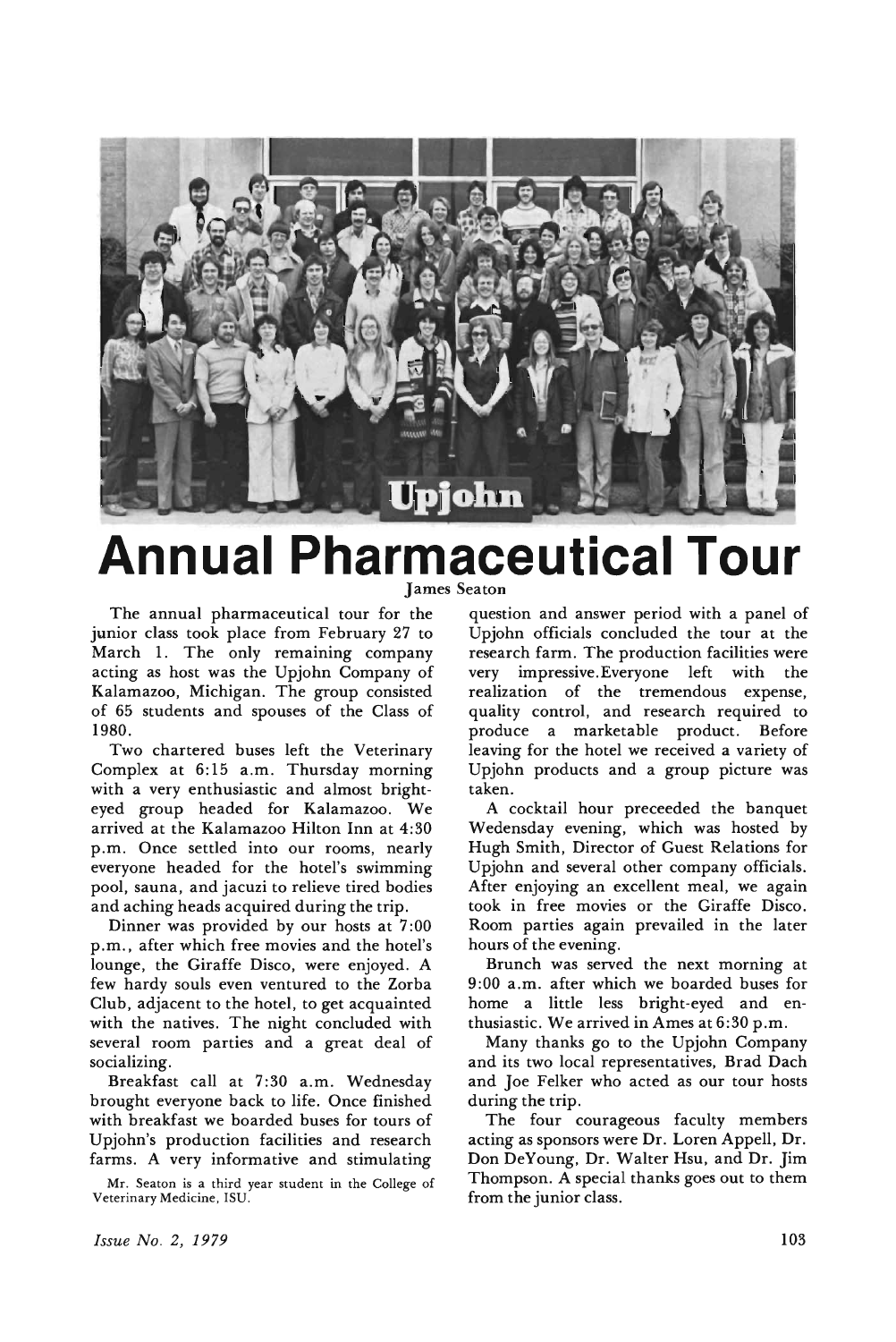# **In Memory of Lynn Mitten**



Lynn Mitten and daughter Kylie

Lynn E. Mitten, 30, wife of Dr. Russell Mitten, ISU Clinical Veterinary Radiologist, died on February 16, 1979 at Mary Greeley Hospital in Ames. She was born October 19, 1948 in San Francisco, California, to Harold A. and Fleta Gardner Loomis (Frost), and had 2 sisters, Jilda and Jennelle Loomis. Funeral services were held February 19 at Stevens Memorial Chapel in Ames and February 23 in the foothills near Modesto, California.

Lynn and Russell were married May 6, 1972 in Cambridge, England, then moved to Ames in 1973. She was an ISU senior in horticulture at the time of her death.

Beyond the usual preceding facts concerning Lynn's birth, life, and death was the unusually warm, direct person who was extraordinarily interested in the welfare of everything alive. Her efforts to aid injured or poorly cared-for rabbits, foals, plants, and people are only a few specific examples witnessed by her friends in the last few years. Even as her body was weakened to the point of death, Lynn did not lose this unselfish quality but only became frustrated by being trapped in a physical body she no longer controlled. This frustration was aggravated by the inability to devote all her energies to Kylie Ann, her 5-month-old daughter. Kylie was not only taken from Lynn early by caesarian due to Lynn's cancer, but also by the time consumed in those 5 months of efforts to combat the cancer that eventually took Lynn's life.

The memories of Lynn's never-ending courage and concern for others will remain with all who knew her. Her body was defeated by cancer but her mind and spirit were not. As a result of Lynn's example and help she received from Chaplain Wilbur Huey and his group at Iowa Methodist Hospital in Des Moines, a new program at the University of Iowa Hospital to assist other cancer patients in maintaining mental and spiritual health is being initiated.

A memorial fund has been established to support the new program and perpetuate Lynn's concern for others at Iowa City. Contributions may be mailed to: Lynn Mitten Memorial Fund c/o Dr. Russell Mitten Department of Veterinary Clinical Sciences College of Veterinary Medicine Iowa State University Ames, Iowa 50011